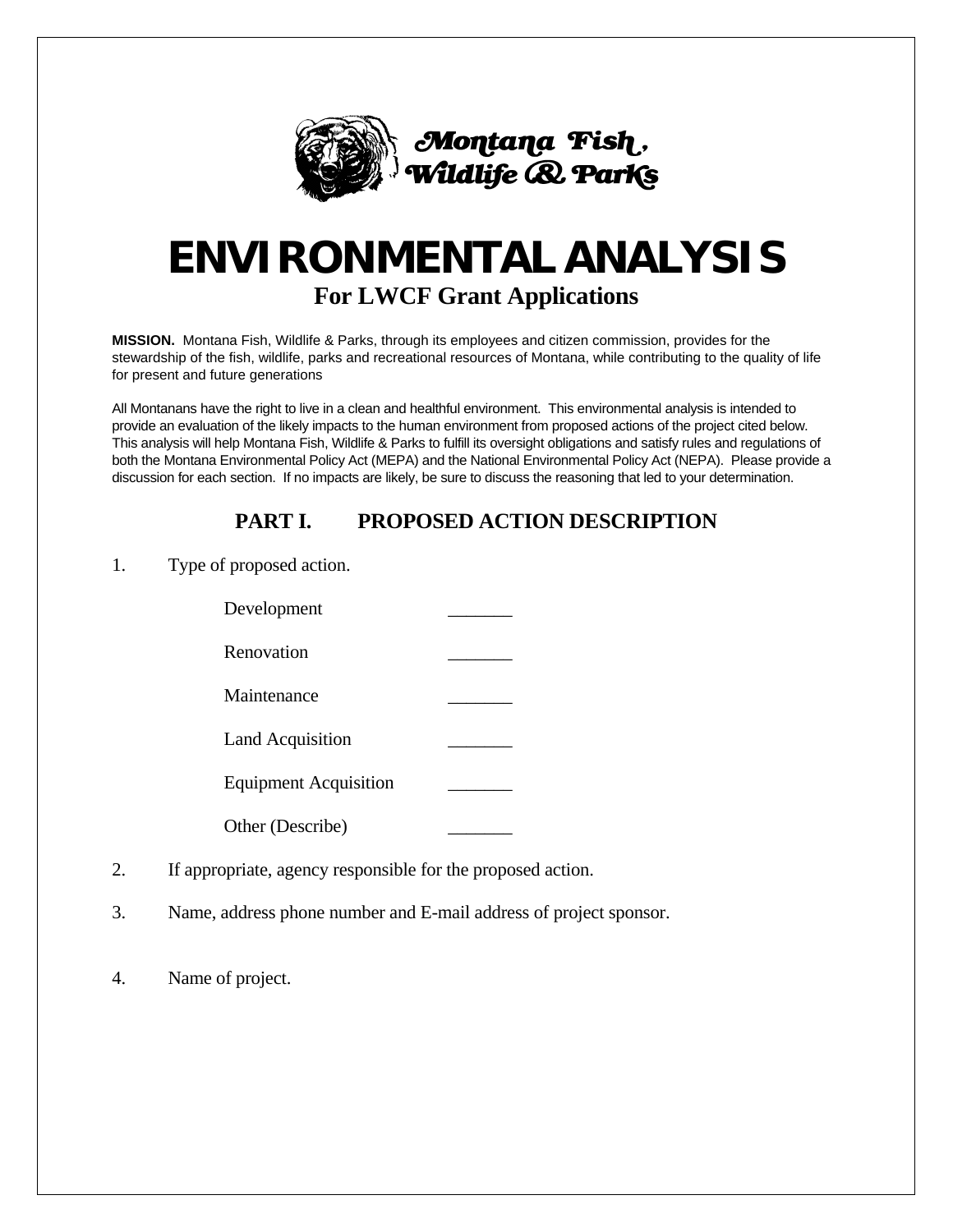5. If applicable:

Estimated construction/commencement date

Estimated completion date

Current status of project design (% complete)

- 6. Location affected by proposed action (county, range and township).
- 7. Project size: estimate the numbers of acres that would be directly affected that are currently:

|     | (a) | Developed:            |
|-----|-----|-----------------------|
|     |     |                       |
|     |     |                       |
|     | (b) | Open Space/Woodlands/ |
|     |     |                       |
|     | (c) | Wetlands/Riparian     |
|     |     |                       |
| (d) |     |                       |
| (e) |     | Productive:           |
|     |     |                       |
|     |     |                       |
|     |     |                       |
|     |     |                       |
|     |     | acres                 |

 $(e)$ 

8. Map/site plan: attach an original 8 1/2" x 11" or larger section of the most recent USGS 7.5' series topographic map showing the location and boundaries of the area that would be affected by the proposed action. A different map scale may be substituted if more appropriate or if required by agency rule. If available, a site plan should also be attached.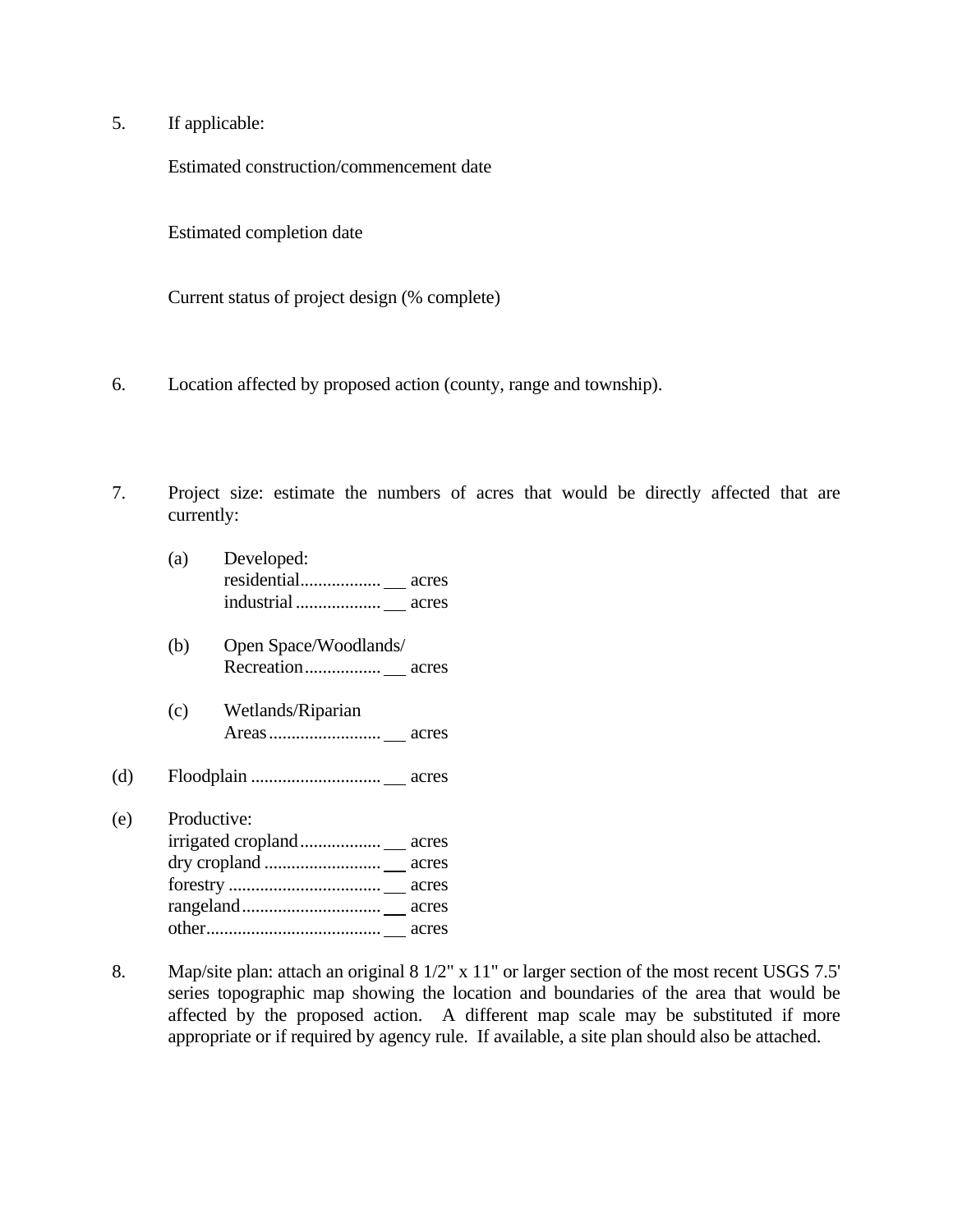- 9. Narrative summary of the proposed action or project including the benefits and purpose of the proposed action.
- 10. Description and analysis of reasonable alternatives (including the MEPA-required no action alternative) to the proposed action.
	- a). Preferred Alternative:
	- b). No-action Alternative:
	- c). Additional Alternatives:
- 11. Listing of each local, state or federal agency that has overlapping or additional jurisdiction.

| Permits<br>(a) |         |             |
|----------------|---------|-------------|
| Agency Name:   | Permit: | Date Filed: |

| Funding<br>(b)      |                        |
|---------------------|------------------------|
| <b>Agency Name:</b> | <b>Funding Amount:</b> |
|                     |                        |

| Other Overlapping or Additional Jurisdictional Responsibilities<br>(c) |                         |  |  |  |  |  |  |
|------------------------------------------------------------------------|-------------------------|--|--|--|--|--|--|
| <b>Agency Name:</b>                                                    | Type of Responsibility: |  |  |  |  |  |  |
|                                                                        |                         |  |  |  |  |  |  |
|                                                                        |                         |  |  |  |  |  |  |

- 12. List of agencies consulted during preparation of this Environmental Checklist:
- 13. Name of Preparer(s) of this Environmental Checklist:
- 14. Date submitted.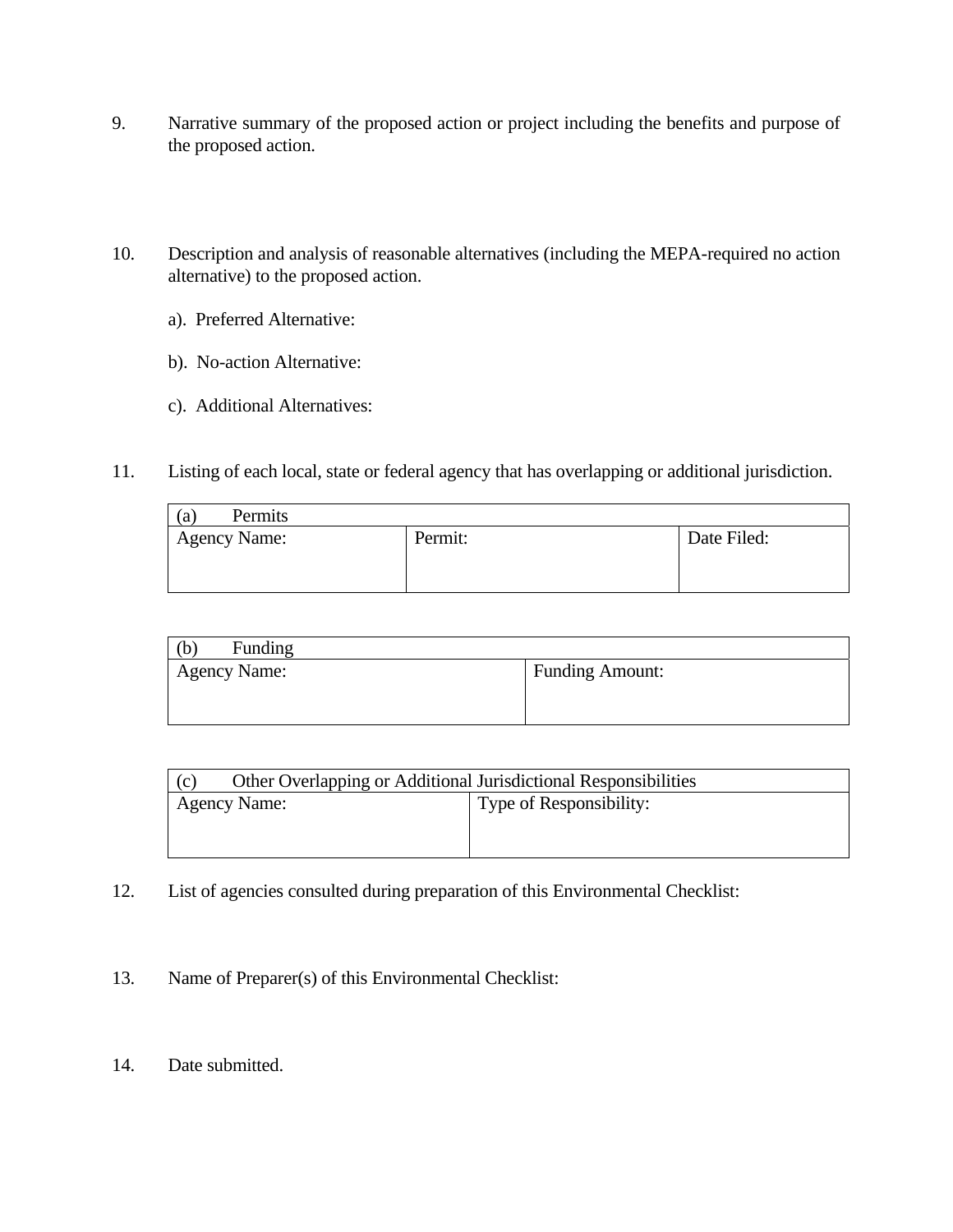#### **PART II. ENVIRONMENTAL CHECKLIST**

**PHYSICAL ENVIRONMENT.** At the bottom of this "Land Resources" checklist, provide a narrative description and evaluation of the cumulative and secondary effects on land resources. Even if you checked "none" in the above table, explain how you came to that conclusion. Consider the immediate, short-term effects of the action as well as the long-term effects. Attach additional pages of narrative if needed.

| <b>1. LAND RESOURCES</b>                                                                                                                      |         | <b>IMPACT</b> |       |                            |                            |               |
|-----------------------------------------------------------------------------------------------------------------------------------------------|---------|---------------|-------|----------------------------|----------------------------|---------------|
| Will the proposed action result in:                                                                                                           | Unknown | None          | Minor | Potentially<br>Significant | Can Impact Be<br>Mitigated | Comment Index |
| a. Soil instability or changes in geologic<br>substructure?                                                                                   |         |               |       |                            |                            |               |
| b. Disruption, displacement, erosion, compaction,<br>moisture loss, or over-covering of soil which would<br>reduce productivity or fertility? |         |               |       |                            |                            |               |
| c. Destruction, covering or modification of any<br>unique geologic or physical features?                                                      |         |               |       |                            |                            |               |
| d. Changes in siltation, deposition or erosion<br>patterns that may modify the channel of a river or<br>stream or the bed or shore of a lake? |         |               |       |                            |                            |               |
| e. Exposure of people or property to earthquakes,<br>landslides, ground failure, or other natural hazard?                                     |         |               |       |                            |                            |               |
| f. Other                                                                                                                                      |         |               |       |                            |                            |               |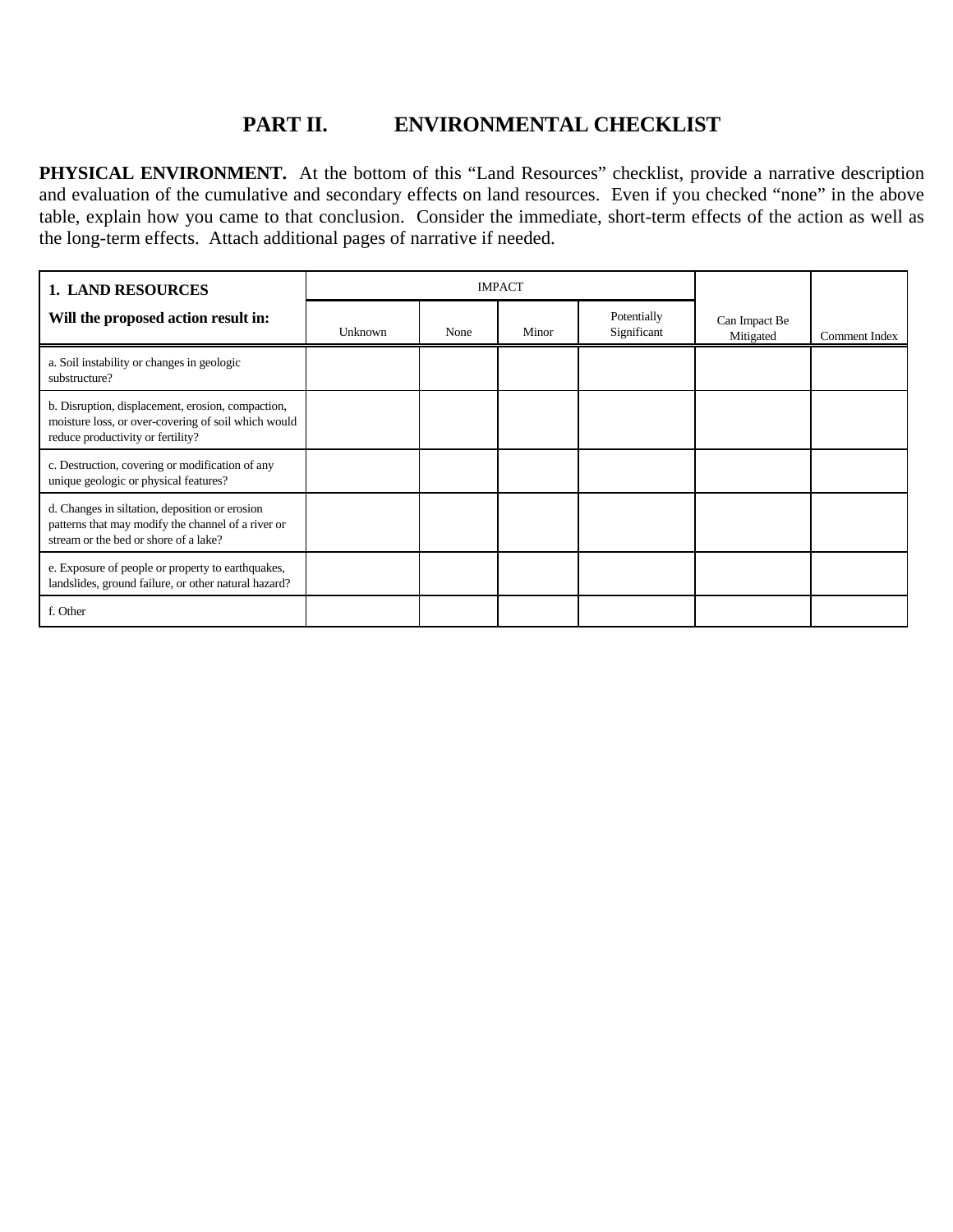**PHYSICAL ENVIRONMENT.** At the bottom of this "Air" checklist, provide a narrative description and evaluation of the cumulative and secondary effects on air resources. Even if you checked "none" in the above table, explain how you came to that conclusion. Consider the immediate, short-term effects of the action as well as the long-term effects. Attach additional pages of narrative if needed.

| 2. AIR                                                                                                                         |         | <b>IMPACT</b> |       |                            |                            |                  |
|--------------------------------------------------------------------------------------------------------------------------------|---------|---------------|-------|----------------------------|----------------------------|------------------|
| Will the proposed action result in:                                                                                            | Unknown | None          | Minor | Potentially<br>Significant | Can Impact Be<br>Mitigated | Comment<br>Index |
| a. Emission of air pollutants or deterioration of<br>ambient air quality? (also see 13 (c))                                    |         |               |       |                            |                            |                  |
| b. Creation of objectionable odors?                                                                                            |         |               |       |                            |                            |                  |
| c. Alteration of air movement, moisture, or<br>temperature patterns or any change in climate, either<br>locally or regionally? |         |               |       |                            |                            |                  |
| d. Adverse effects on vegetation, including crops, due<br>to increased emissions of pollutants?                                |         |               |       |                            |                            |                  |
| e. Any discharge that will conflict with federal or<br>state air quality regs?                                                 |         |               |       |                            |                            |                  |
| f. Other                                                                                                                       |         |               |       |                            |                            |                  |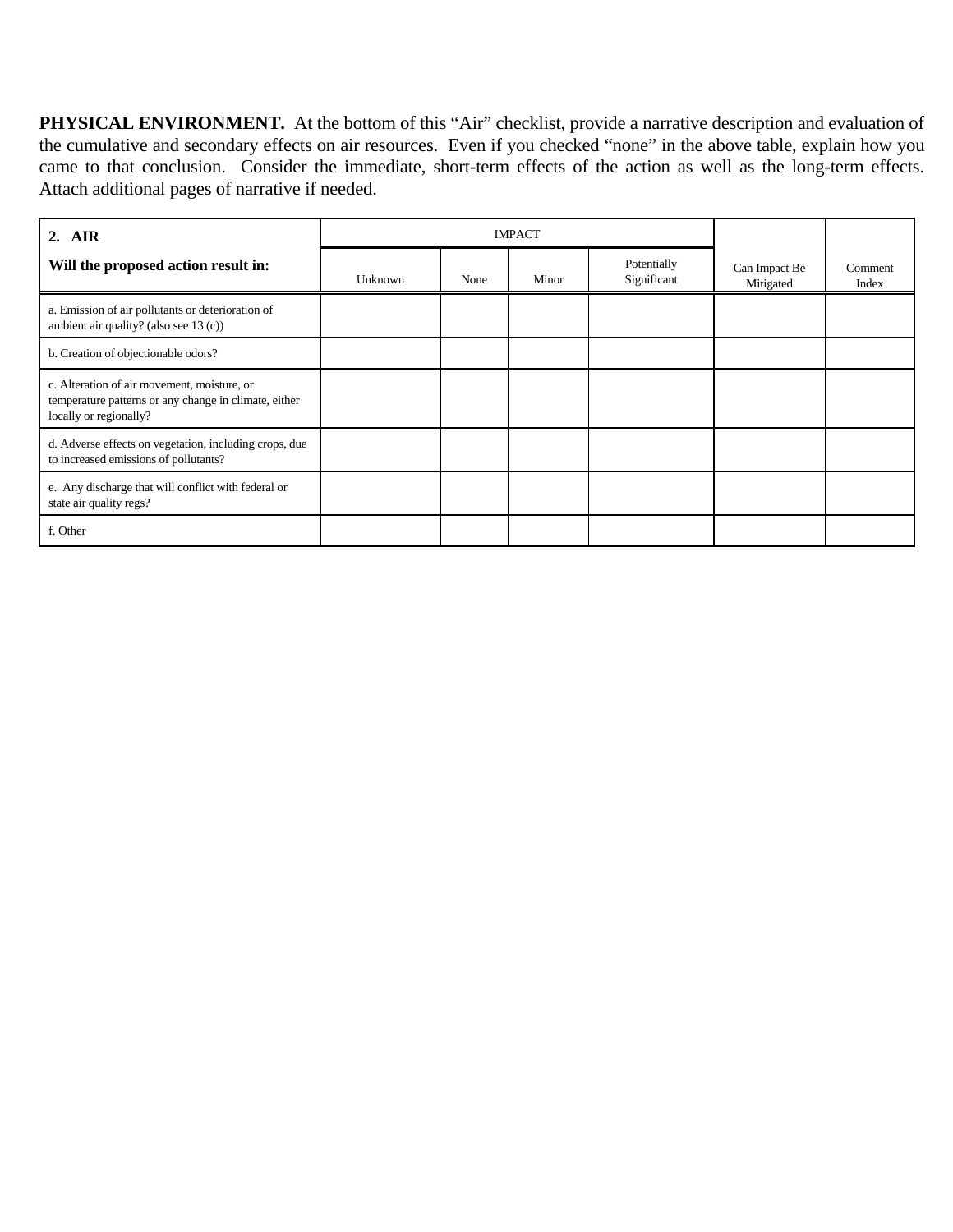**PHYSICAL ENVIRONMENT.** At the bottom of this "Water" checklist, provide a narrative description and evaluation of the cumulative and secondary effects on water resources. Even if you checked "none" in the above table, explain how you came to that conclusion. Consider the immediate, short-term effects as well as the long-term effects. Attach additional pages of narrative if needed.

| 3. WATER                                                                                                                                                  |         | <b>IMPACT</b> |       |                            |                            |                  |
|-----------------------------------------------------------------------------------------------------------------------------------------------------------|---------|---------------|-------|----------------------------|----------------------------|------------------|
| Will the proposed action result in:                                                                                                                       | Unknown | None          | Minor | Potentially<br>Significant | Can Impact Be<br>Mitigated | Comment<br>Index |
| a. Discharge into surface water or any alteration of surface<br>water quality including but not limited to temperature,<br>dissolved oxygen or turbidity? |         |               |       |                            |                            |                  |
| b. Changes in drainage patterns or the rate and amount of<br>surface runoff?                                                                              |         |               |       |                            |                            |                  |
| c. Alteration of the course or magnitude of floodwater or<br>other flows?                                                                                 |         |               |       |                            |                            |                  |
| d. Changes in the amount of surface water in any water<br>body or creation of a new water body?                                                           |         |               |       |                            |                            |                  |
| e. Exposure of people or property to water related hazards<br>such as flooding?                                                                           |         |               |       |                            |                            |                  |
| f. Changes in the quality of groundwater?                                                                                                                 |         |               |       |                            |                            |                  |
| g. Changes in the quantity of groundwater?                                                                                                                |         |               |       |                            |                            |                  |
| h. Increase in risk of contamination of surface or<br>groundwater?                                                                                        |         |               |       |                            |                            |                  |
| i. Effects on any existing water right or reservation?                                                                                                    |         |               |       |                            |                            |                  |
| j. Effects on other water users as a result of any alteration<br>in surface or groundwater quality?                                                       |         |               |       |                            |                            |                  |
| k. Effects on other users as a result of any alteration in<br>surface or groundwater quantity?                                                            |         |               |       |                            |                            |                  |
| 1. Effects to a designated floodplain?                                                                                                                    |         |               |       |                            |                            |                  |
| m. Any discharge that will affect federal or state water<br>quality regulations?                                                                          |         |               |       |                            |                            |                  |
| n. Other:                                                                                                                                                 |         |               |       |                            |                            |                  |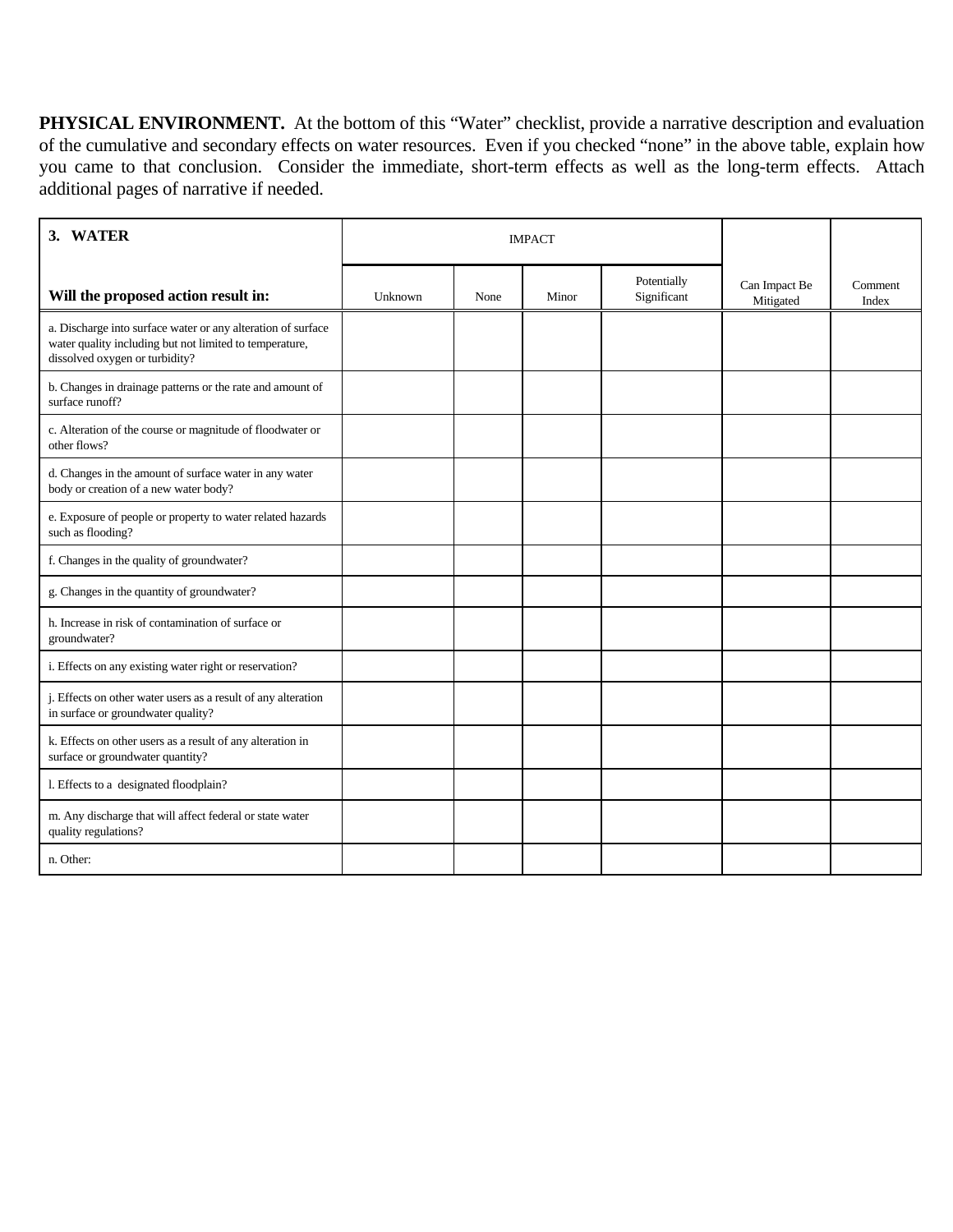PHYSICAL ENVIRONMENT. At the bottom of this "Vegetation" checklist, provide a narrative description and evaluation of the cumulative and secondary effects on vegetative resources. Even if you checked "none" in the above table, explain how you came to that conclusion. Consider the immediate, short-term effects as well as the long-term effects. Attach additional pages of narrative if needed.

| <b>VEGETATION</b><br>4.                                                                                                                 |         | <b>IMPACT</b> |       |                            |                            |                  |
|-----------------------------------------------------------------------------------------------------------------------------------------|---------|---------------|-------|----------------------------|----------------------------|------------------|
| Will the proposed action result in:                                                                                                     | Unknown | None          | Minor | Potentially<br>Significant | Can Impact Be<br>Mitigated | Comment<br>Index |
| a. Changes in the diversity, productivity or abundance of plant<br>species (including trees, shrubs, grass, crops, and aquatic plants)? |         |               |       |                            |                            |                  |
| b. Alteration of a plant community?                                                                                                     |         |               |       |                            |                            |                  |
| c. Adverse effects on any unique, rare, threatened, or endangered<br>species?                                                           |         |               |       |                            |                            |                  |
| d. Reduction in acreage or productivity of any agricultural land?                                                                       |         |               |       |                            |                            |                  |
| e. Establishment or spread of noxious weeds?                                                                                            |         |               |       |                            |                            |                  |
| f. Effects to wetlands or prime and unique farmland?                                                                                    |         |               |       |                            |                            |                  |
| g. Other:                                                                                                                               |         |               |       |                            |                            |                  |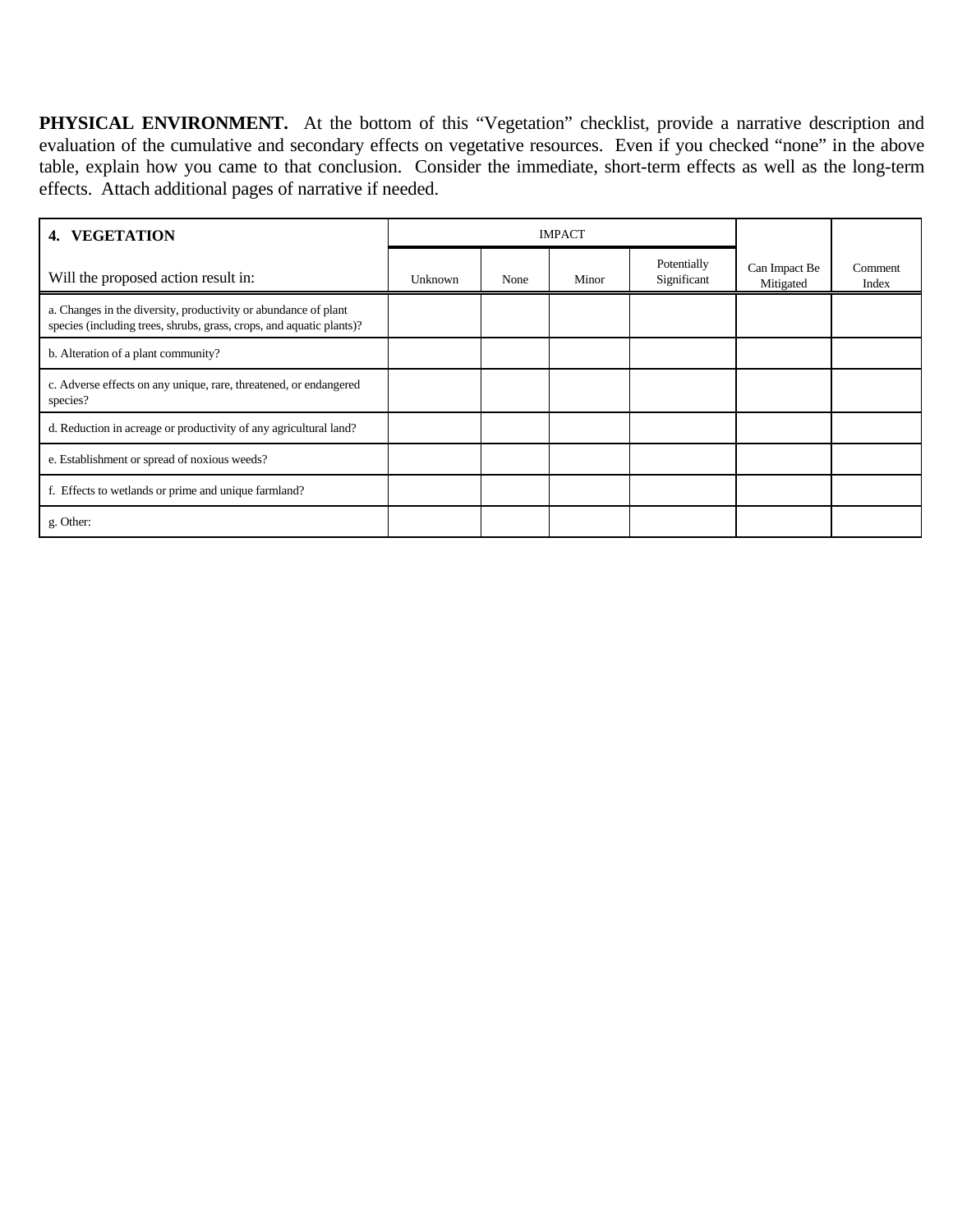**PHYSICAL ENVIRONMENT.** At the bottom of this "Fish/Wildlife" checklist, provide a narrative description and evaluation of the cumulative and secondary effects on fish and wildlife resources. Even if you checked "none" in the above table, explain how you came to that conclusion. Consider the immediate, short-term effects as well as the long-term effects. Attach additional pages of narrative if needed**.** 

| <b>FISH/WILDLIFE</b><br>5.                                                                                                                                    | <b>IMPACT</b> |      |       |                            |                            |                  |
|---------------------------------------------------------------------------------------------------------------------------------------------------------------|---------------|------|-------|----------------------------|----------------------------|------------------|
| Will the proposed action result in:                                                                                                                           | Unknown       | None | Minor | Potentially<br>Significant | Can Impact Be<br>Mitigated | Comment<br>Index |
| a. Deterioration of critical fish or wildlife habitat?                                                                                                        |               |      |       |                            |                            |                  |
| b. Changes in the diversity or abundance of game animals or bird<br>species?                                                                                  |               |      |       |                            |                            |                  |
| c. Changes in the diversity or abundance of nongame species?                                                                                                  |               |      |       |                            |                            |                  |
| d. Introduction of new species into an area?                                                                                                                  |               |      |       |                            |                            |                  |
| e. Creation of a barrier to the migration or movement of animals?                                                                                             |               |      |       |                            |                            |                  |
| f. Adverse effects on any unique, rare, threatened, or endangered species?                                                                                    |               |      |       |                            |                            |                  |
| g. Increase in conditions that stress wildlife populations or limit<br>abundance (including harassment, legal or illegal harvest or other human<br>activity)? |               |      |       |                            |                            |                  |
| h. Adverse effects to threatened/endangered species or their habitat?                                                                                         |               |      |       |                            |                            |                  |
| i. Introduction or exportation of any species not presently or<br>historically occurring in the affected location?                                            |               |      |       |                            |                            |                  |
| j. Other:                                                                                                                                                     |               |      |       |                            |                            |                  |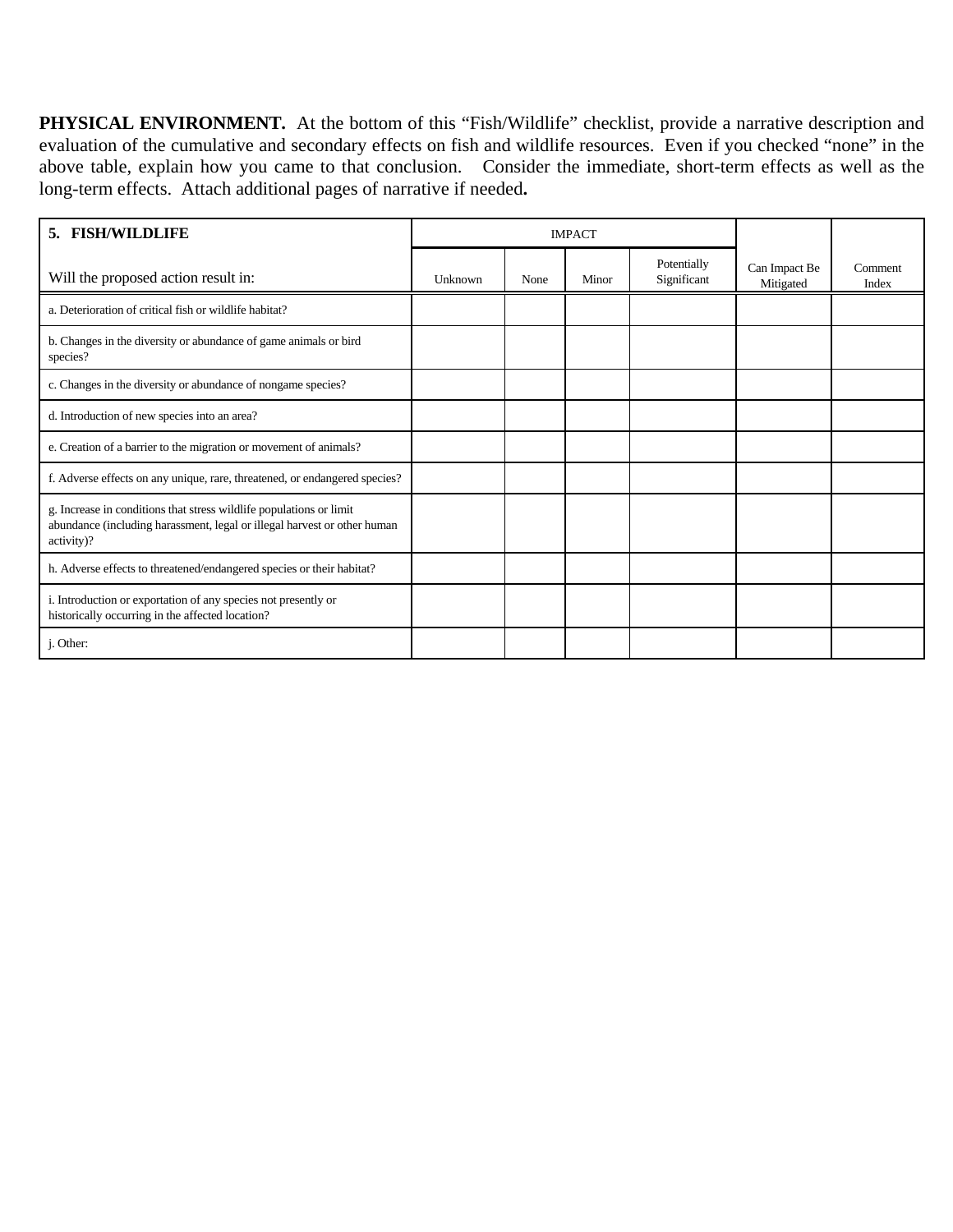**HUMAN ENVIRONMENT.** At the bottom of this "Noise/Electrical Effects" checklist, provide a narrative description and evaluation of the cumulative and secondary effects of noise and electrical activities. Even if you checked "none" in the above table, explain how you came to that conclusion. Consider the immediate, short-term effects as well as the long-term effects. Attach additional pages of narrative if needed.

| <b>6. NOISE/ELECTRICAL EFFECTS</b>                                                                                | <b>IMPACT</b> |      |       |                            |                            |                  |
|-------------------------------------------------------------------------------------------------------------------|---------------|------|-------|----------------------------|----------------------------|------------------|
| Will the proposed action result in:                                                                               | Unknown       | None | Minor | Potentially<br>Significant | Can Impact Be<br>Mitigated | Comment<br>Index |
| a. Increases in existing noise levels?                                                                            |               |      |       |                            |                            |                  |
| b. Exposure of people to severe or nuisance noise levels?                                                         |               |      |       |                            |                            |                  |
| c. Creation of electrostatic or electromagnetic effects that could be<br>detrimental to human health or property? |               |      |       |                            |                            |                  |
| d. Interference with radio or television reception and operation?                                                 |               |      |       |                            |                            |                  |
| e. Other:                                                                                                         |               |      |       |                            |                            |                  |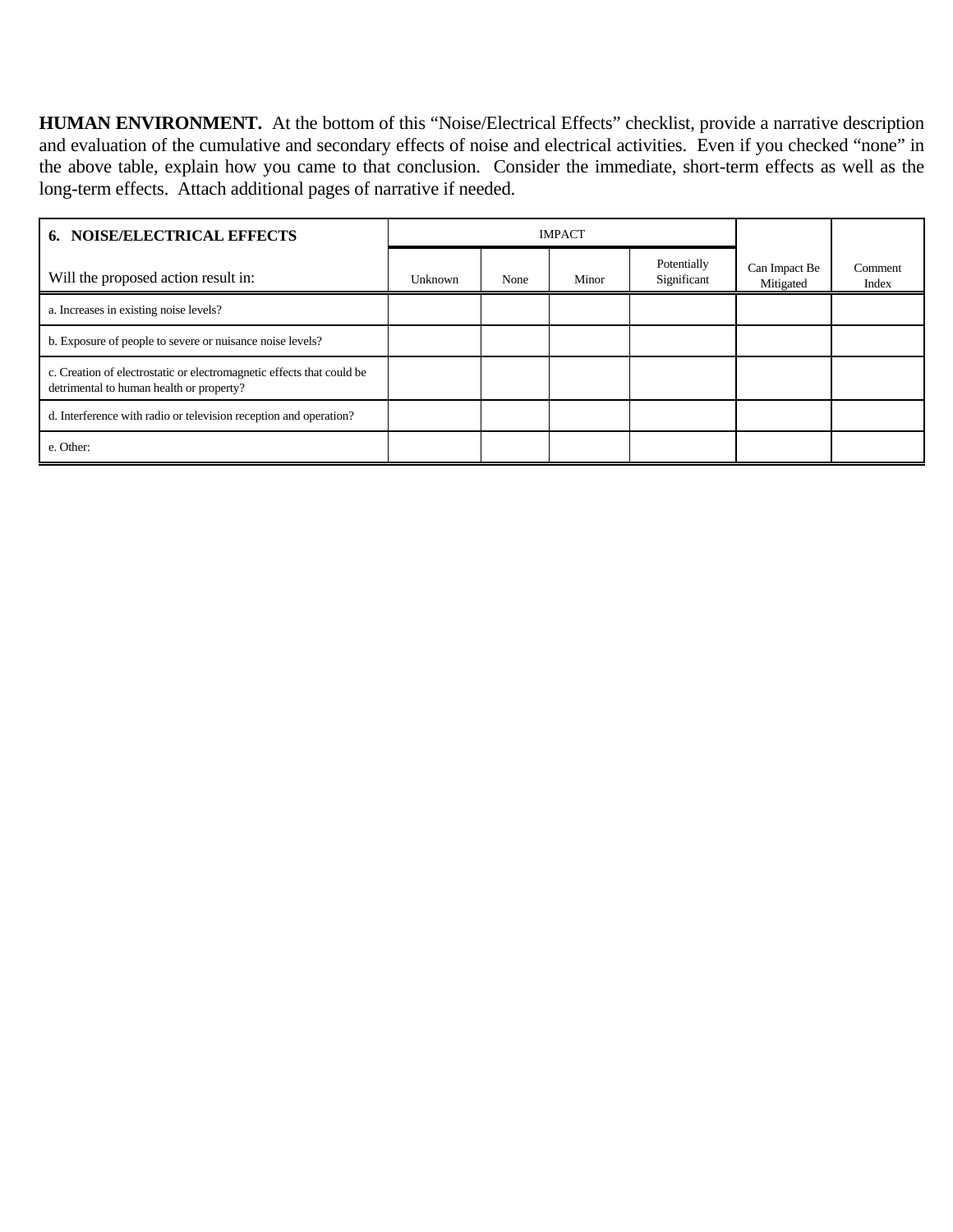**HUMAN ENVIRONMENT.** At the bottom of this "Land Use" checklist, provide a narrative description and evaluation of the cumulative and secondary effects on land use. Even if you checked "none" in the above table, explain how you came to that conclusion. Attach additional pages of narrative if needed. Consider the immediate, short-term effects as well as the long-term effects.

| 7. LAND USE                                                                                                                                                       | <b>IMPACT</b> |      |       |                            |                            |                  |
|-------------------------------------------------------------------------------------------------------------------------------------------------------------------|---------------|------|-------|----------------------------|----------------------------|------------------|
| Will the proposed action result in:                                                                                                                               | Unknown       | None | Minor | Potentially<br>Significant | Can Impact Be<br>Mitigated | Comment<br>Index |
| a. Alteration of or interference with the productivity or profitability<br>of the existing land use of an area?                                                   |               |      |       |                            |                            |                  |
| b. A conflict with a designated natural area or area of unusual<br>scientific or educational importance?                                                          |               |      |       |                            |                            |                  |
| c. A conflict with any existing land use whose presence would<br>constrain or potentially prohibit the proposed action?                                           |               |      |       |                            |                            |                  |
| d. Adverse effects on, or relocation of, residences?                                                                                                              |               |      |       |                            |                            |                  |
| e. Compliance with existing land policies for land use,<br>transportation, and open space?                                                                        |               |      |       |                            |                            |                  |
| f. Increased traffic hazards, traffic volume, or speed limits or effects<br>on existing transportation facilities or patterns of movement of<br>people and goods? |               |      |       |                            |                            |                  |
| g. Other:                                                                                                                                                         |               |      |       |                            |                            |                  |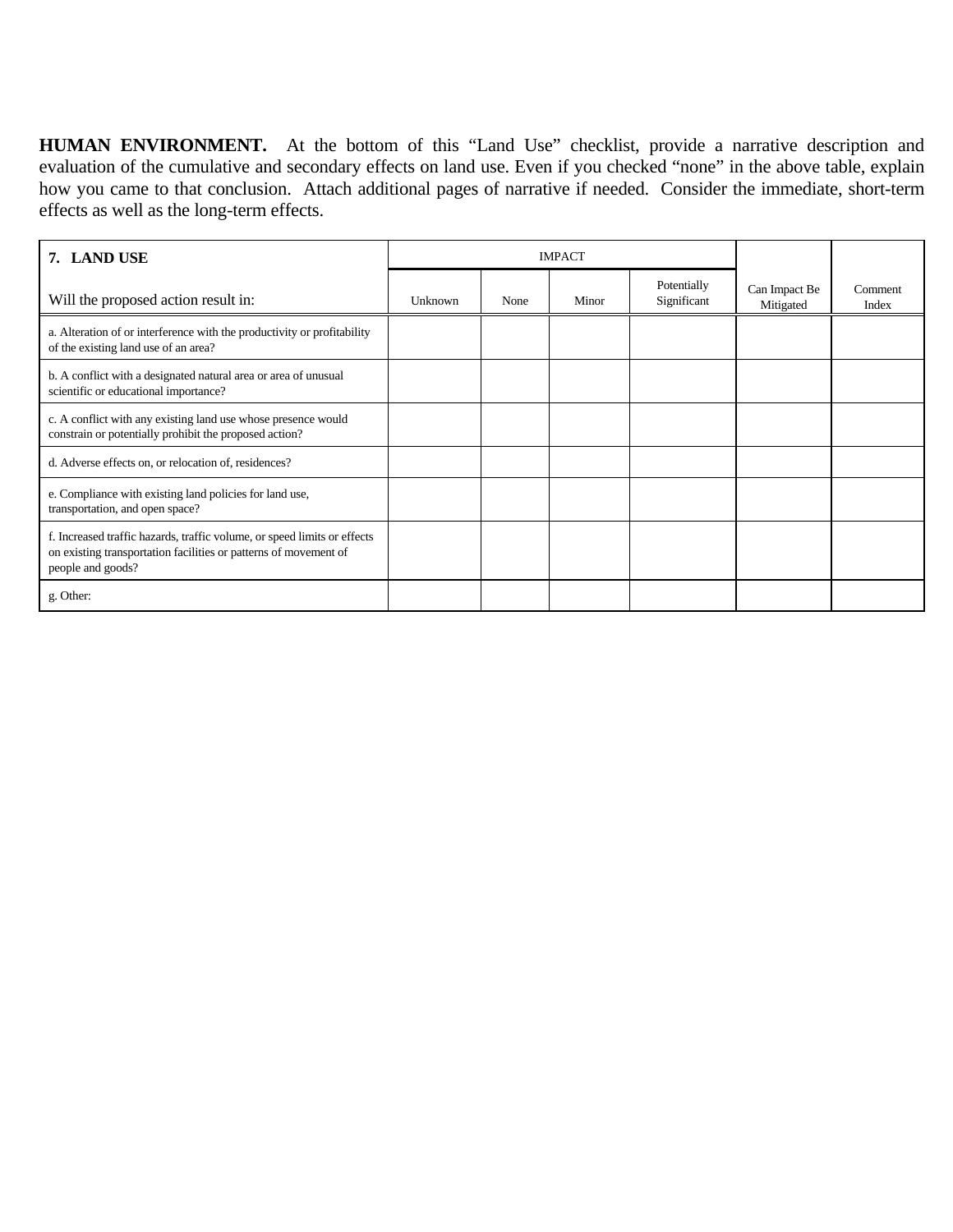**HUMAN ENVIRONMENT.** At the bottom of this "Risk/Health Hazards" checklist, provide a narrative description and evaluation of the cumulative and secondary effects of risks and health hazards. Even if you checked "none" in the above table, explain how you came to that conclusion. Consider the immediate, short-term effects of the action as well as the long-term effects. Attach additional pages of narrative if needed.

| <b>RISK/HEALTH HAZARDS</b><br>8.                                                                                                                                                                    | <b>IMPACT</b> |      |       |                            |                            |                  |
|-----------------------------------------------------------------------------------------------------------------------------------------------------------------------------------------------------|---------------|------|-------|----------------------------|----------------------------|------------------|
| Will the proposed action result in:                                                                                                                                                                 | Unknown       | None | Minor | Potentially<br>Significant | Can Impact Be<br>Mitigated | Comment<br>Index |
| a. Risk of an explosion or release of hazardous substances<br>(including, but not limited to oil, pesticides, chemicals, or radiation)<br>in the event of an accident or other forms of disruption? |               |      |       |                            |                            |                  |
| b. Effects on existing emergency response or emergency evacuation<br>plan or create need for a new plan?                                                                                            |               |      |       |                            |                            |                  |
| c. Creation of any human health hazard or potential hazard?                                                                                                                                         |               |      |       |                            |                            |                  |
| d. Disturbance to any sites with known or potential deposits of<br>hazardous materials?                                                                                                             |               |      |       |                            |                            |                  |
| e. The use of any chemical toxicants?                                                                                                                                                               |               |      |       |                            |                            |                  |
| f. Other:                                                                                                                                                                                           |               |      |       |                            |                            |                  |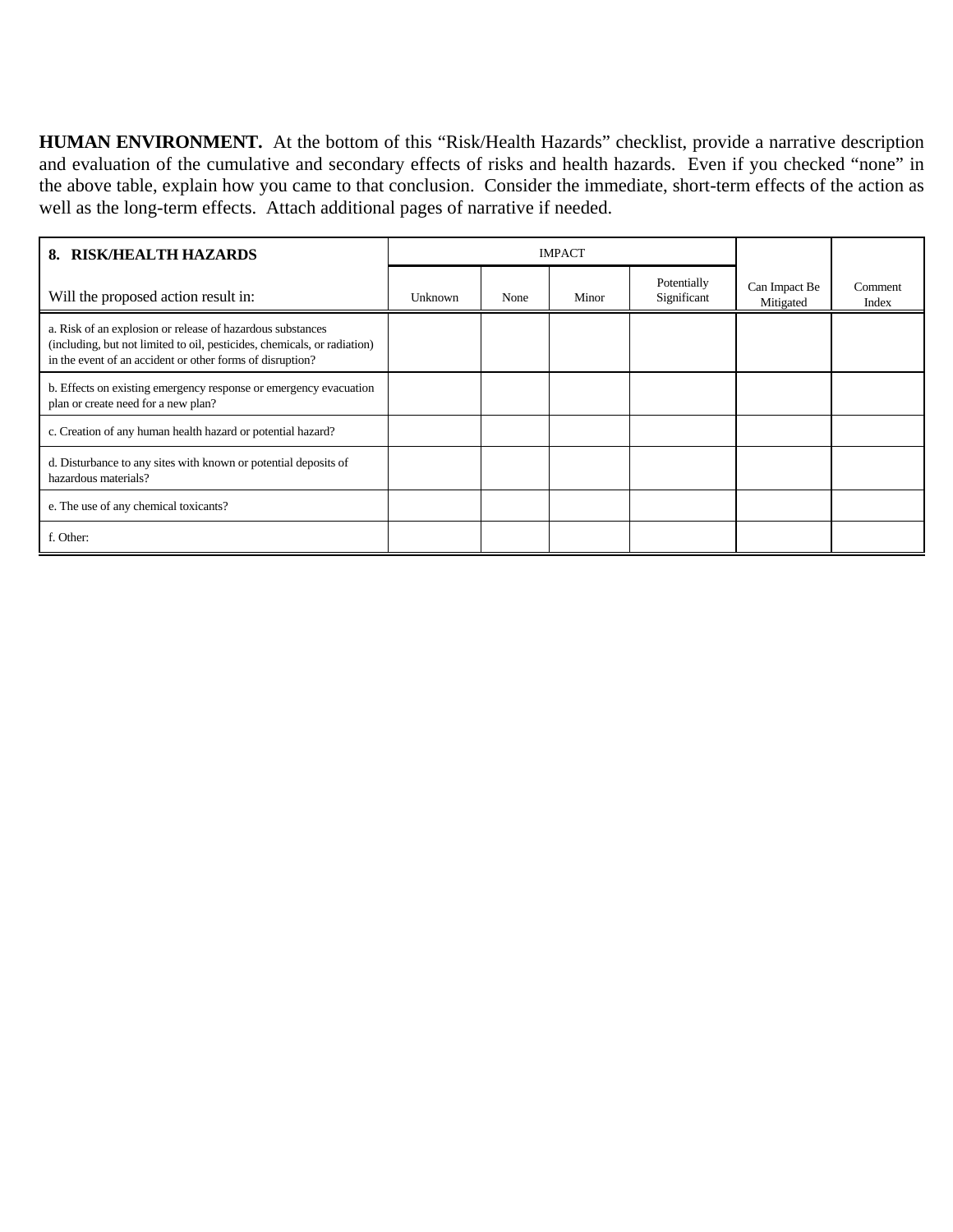**HUMAN ENVIRONMENT.** At the bottom of this "Community Impact" checklist, provide a narrative description and evaluation of the cumulative and secondary effects on the community. Even if you checked "none" in the above table, explain how you came to that conclusion. Consider the immediate, short-term effects as well as the long-term effects. Attach additional pages of narrative if needed.

| 9. COMMUNITY IMPACT                                                                                                           | <b>IMPACT</b> |      |       |                            |                            |                  |
|-------------------------------------------------------------------------------------------------------------------------------|---------------|------|-------|----------------------------|----------------------------|------------------|
| Will the proposed action result in:                                                                                           | Unknown       | None | Minor | Potentially<br>Significant | Can Impact Be<br>Mitigated | Comment<br>Index |
| a. Alteration of the location, distribution, density, or growth rate of<br>the human population of an area?                   |               |      |       |                            |                            |                  |
| b. Alteration of the social structure of a community?                                                                         |               |      |       |                            |                            |                  |
| c. Alteration of the level or distribution of employment or<br>community or personal income?                                  |               |      |       |                            |                            |                  |
| d. Changes in industrial or commercial activity?                                                                              |               |      |       |                            |                            |                  |
| e. Increased traffic hazards or effects on existing transportation<br>facilities or patterns of movement of people and goods? |               |      |       |                            |                            |                  |
| f. Other:                                                                                                                     |               |      |       |                            |                            |                  |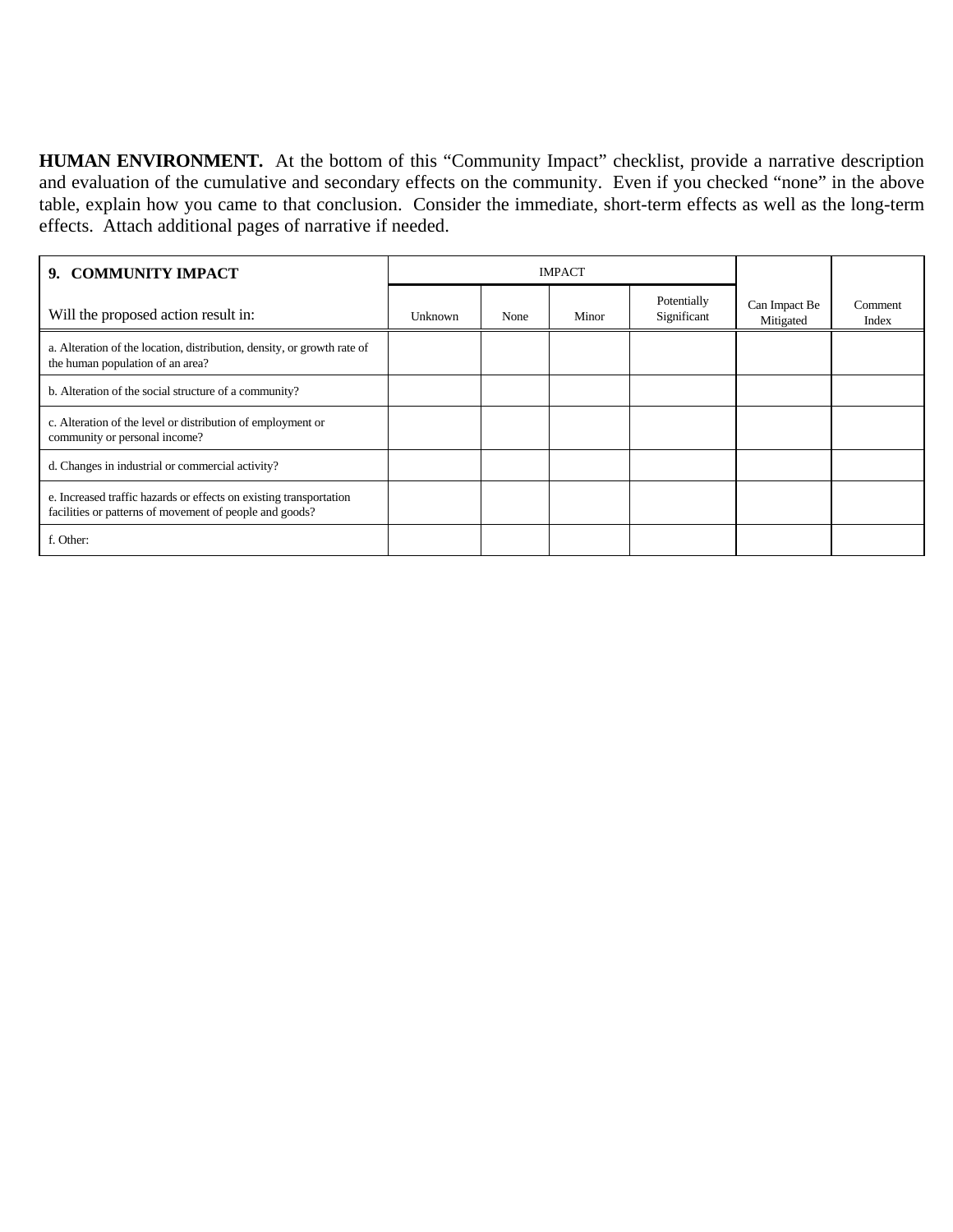**HUMAN ENVIRONMENT.** At the bottom of this "Public Services/Taxes/Utilities" checklist, provide a narrative description and evaluation of the cumulative and secondary effects on public services, taxes and utilities. Even if you checked "none" in the above table, explain how you came to that conclusion. Consider the immediate, short-term effects as well as the long-term effects. Attach additional pages of narrative if needed.

| <b>10. PUBLIC SERVICES/TAXES/UTILITIES</b>                                                                                                                                                                                                                                                                                                                | <b>IMPACT</b> |      |       |                            |                            |                  |
|-----------------------------------------------------------------------------------------------------------------------------------------------------------------------------------------------------------------------------------------------------------------------------------------------------------------------------------------------------------|---------------|------|-------|----------------------------|----------------------------|------------------|
| Will the proposed action result in:                                                                                                                                                                                                                                                                                                                       | Unknown       | None | Minor | Potentially<br>Significant | Can Impact Be<br>Mitigated | Comment<br>Index |
| a. An effect upon, or result in a need for new or altered,<br>governmental services in any of the following areas: fire or police<br>protection, schools, parks/recreational facilities, roads or other<br>public maintenance, water supply, sewer or septic systems, solid<br>waste disposal, health, or other governmental services? If so,<br>specify: |               |      |       |                            |                            |                  |
| b. Effects on the local or state tax base and revenues?                                                                                                                                                                                                                                                                                                   |               |      |       |                            |                            |                  |
| c. A need for new facilities or substantial alterations of any of the<br>following utilities: electric power, natural gas, other fuel supply or<br>distribution systems, or communications?                                                                                                                                                               |               |      |       |                            |                            |                  |
| d. Increased used of any energy source?                                                                                                                                                                                                                                                                                                                   |               |      |       |                            |                            |                  |
| e. Other.                                                                                                                                                                                                                                                                                                                                                 |               |      |       |                            |                            |                  |
| Additional information requested:                                                                                                                                                                                                                                                                                                                         |               |      |       |                            |                            |                  |
| f. Define projected revenue sources.                                                                                                                                                                                                                                                                                                                      |               |      |       |                            |                            |                  |
| g. Define projected maintenance costs.                                                                                                                                                                                                                                                                                                                    |               |      |       |                            |                            |                  |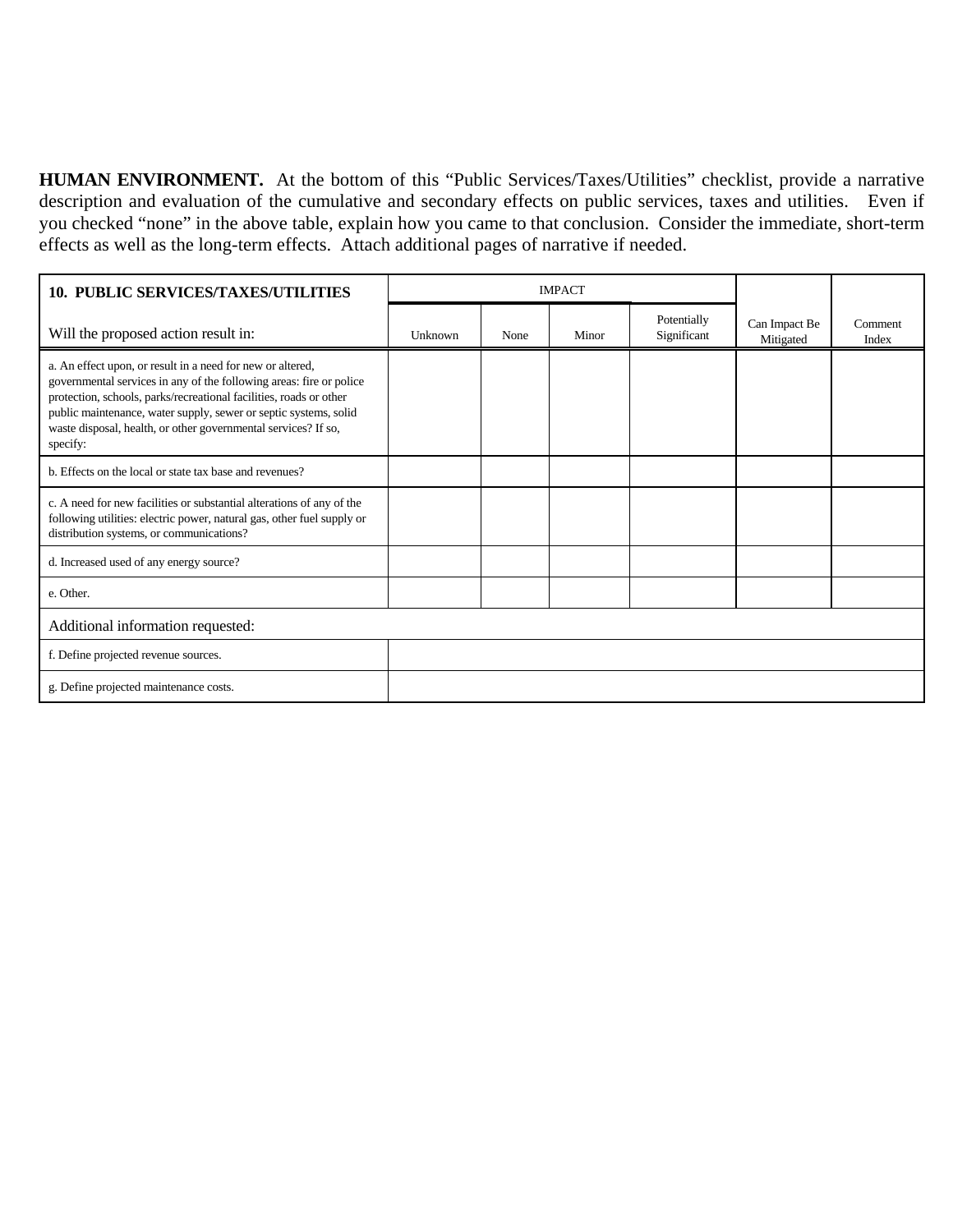**HUMAN ENVIRONMENT.** At the bottom of this "Aesthetics/Recreation" checklist, provide a narrative description and evaluation of the cumulative and secondary effects on aesthetics & recreation. Even if you checked "none" in the above table, explain how you came to that conclusion. Consider the immediate, short-term effects as well as the longterm effects. Attach additional pages of narrative if needed.

| 11. AESTHETICS/RECREATION                                                                                                  | <b>IMPACT</b> |      |       |                            |                            |                  |
|----------------------------------------------------------------------------------------------------------------------------|---------------|------|-------|----------------------------|----------------------------|------------------|
| Will the proposed action result in:                                                                                        | Unknown       | None | Minor | Potentially<br>Significant | Can Impact Be<br>Mitigated | Comment<br>Index |
| a. Alteration of any scenic vista or creation of an aesthetically<br>offensive site or effect that is open to public view? |               |      |       |                            |                            |                  |
| b. Alteration of the aesthetic character of a community or<br>neighborhood?                                                |               |      |       |                            |                            |                  |
| c. Alteration of the quality or quantity of recreational/tourism<br>opportunities and settings? (Attach Tourism Report)    |               |      |       |                            |                            |                  |
| d. Adverse effects to any designated or proposed wild or scenic<br>rivers, trails or wilderness areas?                     |               |      |       |                            |                            |                  |
| e. Other:                                                                                                                  |               |      |       |                            |                            |                  |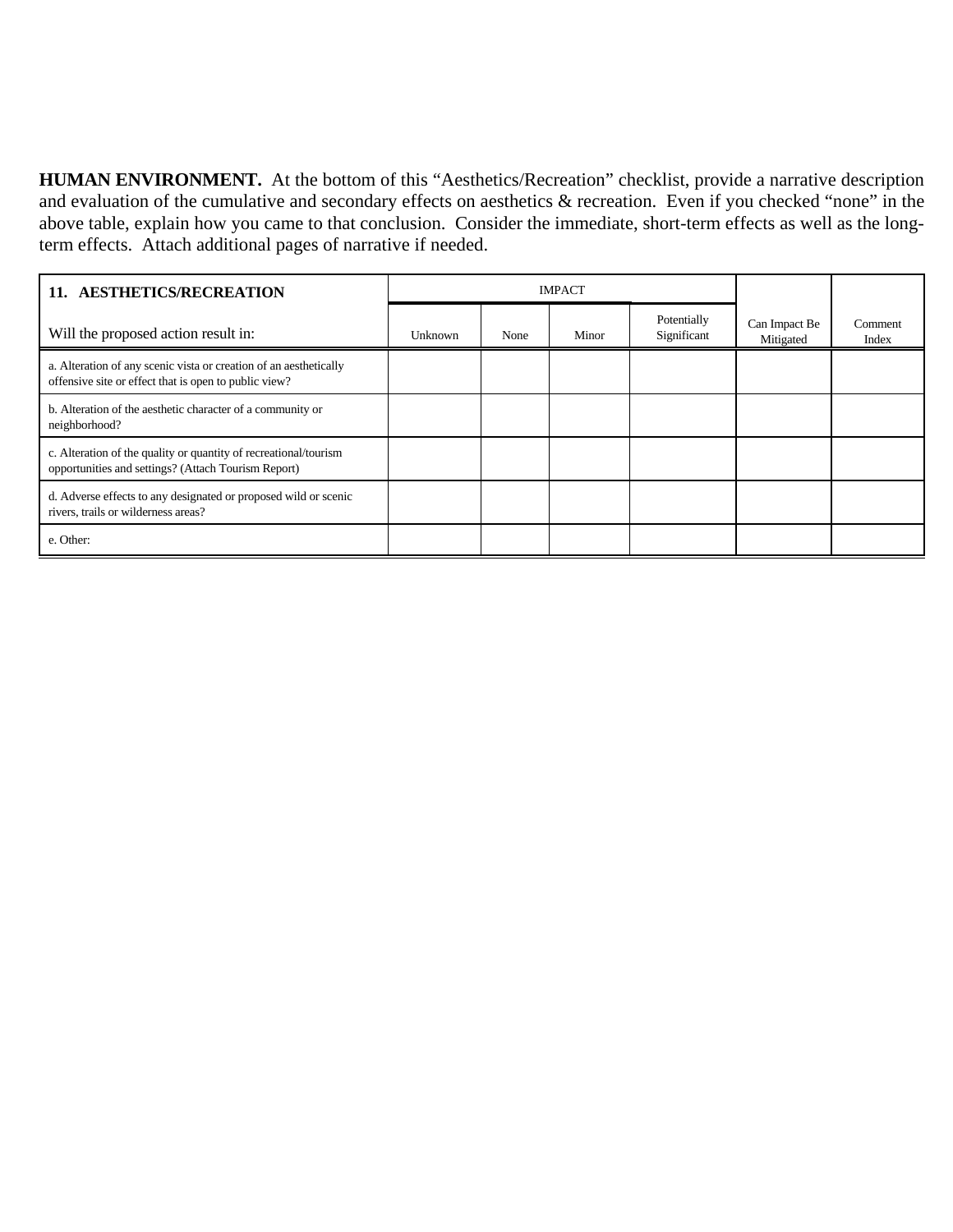**HUMAN ENVIRONMENT.** At the bottom of this "Cultural/historical Resources" checklist, provide a narrative description and evaluation of the cumulative and secondary effects on cultural/historical resources. Even if you checked "none" in the above table, explain how you came to that conclusion. Consider the immediate, short-term effects as well as the long-term effects. Attach additional pages of narrative if needed.

| <b>12. CULTURAL/HISTORICAL RESOURCES</b>                                                                                 | <b>IMPACT</b> |      |       |                            |                            |                  |
|--------------------------------------------------------------------------------------------------------------------------|---------------|------|-------|----------------------------|----------------------------|------------------|
| Will the proposed action result in:                                                                                      | Unknown       | None | Minor | Potentially<br>Significant | Can Impact Be<br>Mitigated | Comment<br>Index |
| a. Destruction or alteration of any site, structure or object of<br>prehistoric historic, or paleontological importance? |               |      |       |                            |                            |                  |
| b. Physical changes that would affect unique cultural values?                                                            |               |      |       |                            |                            |                  |
| c. Effects on existing religious or sacred uses of a site or area?                                                       |               |      |       |                            |                            |                  |
| d. Adverse effects to historic or cultural resources?                                                                    |               |      |       |                            |                            |                  |
| e. Other:                                                                                                                |               |      |       |                            |                            |                  |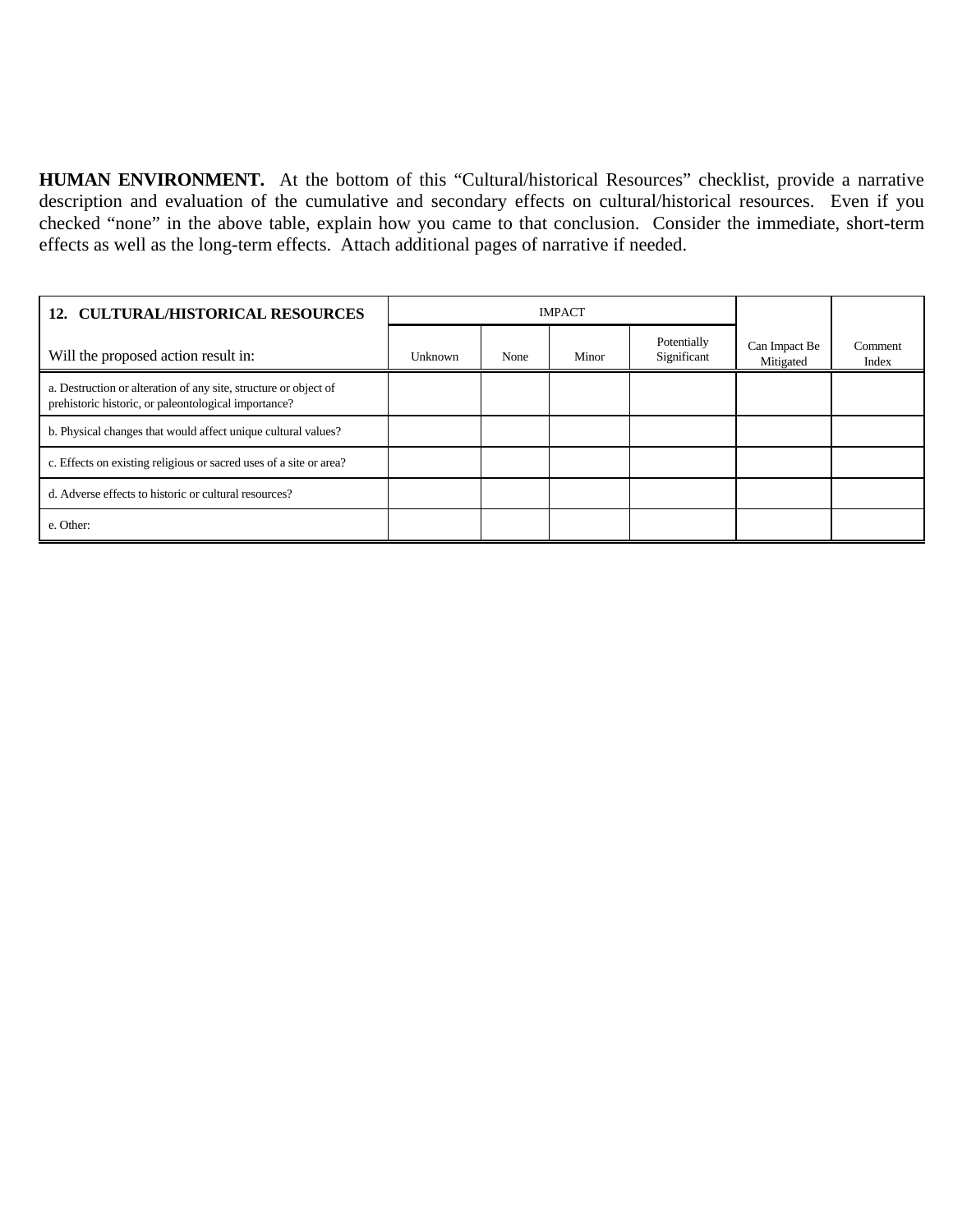**HUMAN ENVIRONMENT.** At the bottom of this "Summary Evaluation of Significance" checklist, provide a narrative description and evaluation of the cumulative and secondary effects. Even if you have checked "none" in the above table, explain how you came to that conclusion. Consider the immediate, short-term effects as well as the longterm effects. Attach additional pages of narrative if needed.

| <b>SUMMARY EVALUATION OF</b><br>13.<br><b>SIGNIFICANCE</b>                                                                                                                                                                                    | <b>IMPACT</b> |      |       |                            |                            |                  |
|-----------------------------------------------------------------------------------------------------------------------------------------------------------------------------------------------------------------------------------------------|---------------|------|-------|----------------------------|----------------------------|------------------|
| Will the proposed action, considered as a whole:                                                                                                                                                                                              | Unknown       | None | Minor | Potentially<br>Significant | Can Impact Be<br>Mitigated | Comment<br>Index |
| a. Have impacts that are individually limited, but cumulatively<br>considerable? (A project or program may result in impacts on two or<br>more separate resources which create a significant effect when<br>considered together or in total.) |               |      |       |                            |                            |                  |
| b. Involve potential risks or adverse effects which are uncertain but<br>extremely hazardous if they were to occur?                                                                                                                           |               |      |       |                            |                            |                  |
| c. Potentially conflict with the substantive requirements of any local,<br>state, or federal law, regulation, standard or formal plan?                                                                                                        |               |      |       |                            |                            |                  |
| d. Establish a precedent or likelihood that future actions with<br>significant environmental impacts will be proposed?                                                                                                                        |               |      |       |                            |                            |                  |
| e. Generate substantial debate or controversy about the nature of the<br>impacts that would be created?                                                                                                                                       |               |      |       |                            |                            |                  |
| f. Have organized opposition or generate substantial public<br>controversy?                                                                                                                                                                   |               |      |       |                            |                            |                  |
| Additional information requested:                                                                                                                                                                                                             |               |      |       |                            |                            |                  |
| g. List any federal or state permits required.                                                                                                                                                                                                |               |      |       |                            |                            |                  |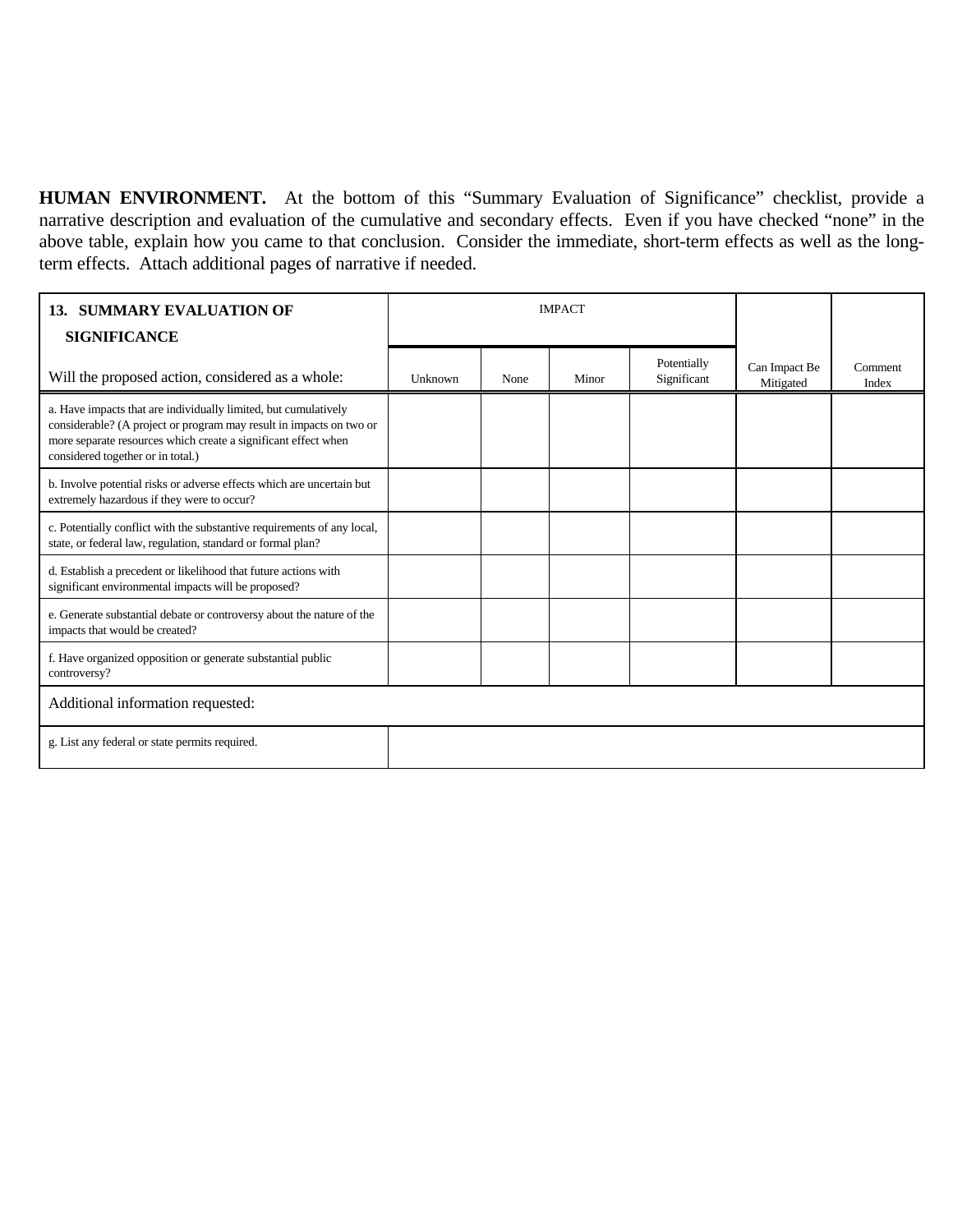### **PART III. ENVIRONMENTAL CHECKLIST CONCLUSION SECTION**

- 1. Discuss the cumulative and secondary effects of this project as a whole (see glossary for definition of cumulative effects).
- 2. Based on the significance criteria evaluated in this Environmental Checklist (Part II), is an EIS required?

YES \_\_\_\_\_

NO \_\_\_\_\_

If an EIS is not required, explain why the current checklist level of review is appropriate.

3. **Public Input.** An advertisement must be placed in the legal ad section of the nearest daily newspaper with widest circulation in the community. If the nearest daily newspaper is too far away to serve this purpose, use the next closest newspaper, even if it is not published daily. The ad should briefly describe the project being proposed and the deadline for the public comment period. The public comment period should be a minimum of one month. The ad should describe a simple means for interested people to review and comment on the proposal. Public scoping for this project must have occurred within 24 months (2 years) of the grant submission deadline.

a). Please include a photocopy of the legal advertisement, showing the date on which it ran in the newspaper.

b). Describe the total public involvement for this project beyond the legal ad. Projects may not be planned in isolation. The general public, adjacent landowners, and other interested parties should be involved from the onset. Promotion of public participation may be through newspaper articles and any other means available, such as public meetings, federal quarterly newsletters, TV programs, radio announcements, etc.

4. **Public Input Summary.** Please describe the nature of the public comments received during the official public comment period. Tally numbers of comments in support of the project and the numbers against. Summarize the most important comments received and your response to these comments. For example, if a reviewer made suggestions on how the project could be made better, how did you respond to that suggestion?

a). Changes made to project design or scope of work based on public input.

5. **Wildlife & Fisheries Review Forms.** Most LWCF projects take place in urban areas where negative effects on wildlife are negligible. However, if your proposed project is situated on undeveloped, wild land, both Wildlife & Fisheries Review Forms must be included in this grant application. Consult FWP's Recreational Trails Program website for details on this requirement.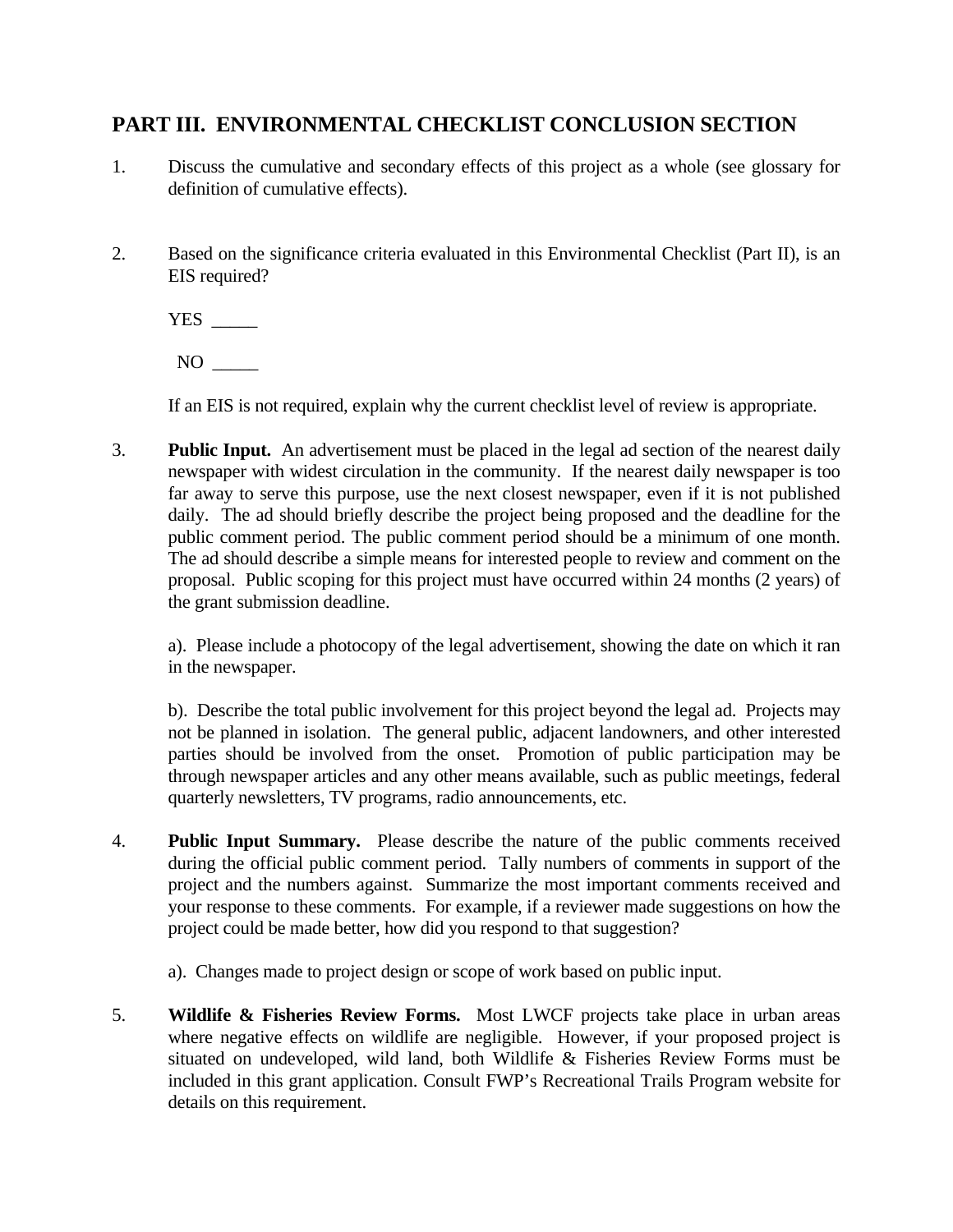## **GLOSSARY OF TERMS**

**Affected Environment** – The aspects of the human environment that may change as a result of an agency action.

**Alternative** – A different approach to achieve the same objective or result as the proposed action.

**Categorical Exclusion** – A level of environmental review for agency action that do not individually, collectively, or cumulatively cause significant impacts to the human environment, as determined by rulemaking or programmatic review, and for which an EA or EIS is not required.

**Cumulative Impacts** – Impacts to the human environment that, individually, may be minor for a specific project, but when considered in relation to other actions taken, may result in more significant impacts.

**Direct Impacts** – Primary impacts that have a direct cause and effect relationship with a specific action, i.e. they occur at the same time and place as the action that causes the impact.

**Environmental Assessment or Analysis (EA)** – The appropriate level of environmental assessment for actions that either do not significantly affect the human environment or for which the agency is uncertain whether an Environmental Impact Statement (EIS) is required.

**Environmental Impact Statement (EIS)** – A comprehensive and exhaustive evaluation of the impacts to the human environment that likely would result from an agency action or reasonable alternatives to that action. An EIS also serves a public disclosure of agency decision-making. Typically, an EIS is prepared in two steps. The Draft EIS is a preliminary detailed written statement that facilitates public review and comment. The Final EIS is a completed, written statement that includes a summary of major conclusions and supporting information from the Draft EIS, responses to substantive comments received on the Draft EIS, a list of all comments on the Draft EIS and any revisions made to the Draft EIS and an explanation of the agency's reasons for its decision.

**Human Environment** – Those attributes, including but not limited to biological, physical, social, economic, cultural, and aesthetic factors that interrelate to form the environment.

**Long-Term Impact** – An impact, which lasts well beyond the period of the initial project.

**Mitigation** – An enforceable measure(s), designed to reduce or prevent undesirable effects or impacts of the proposed action.

**National Environmental Policy Act (NEPA)** – The federal counterpart of MEPA that applies only to federal actions.